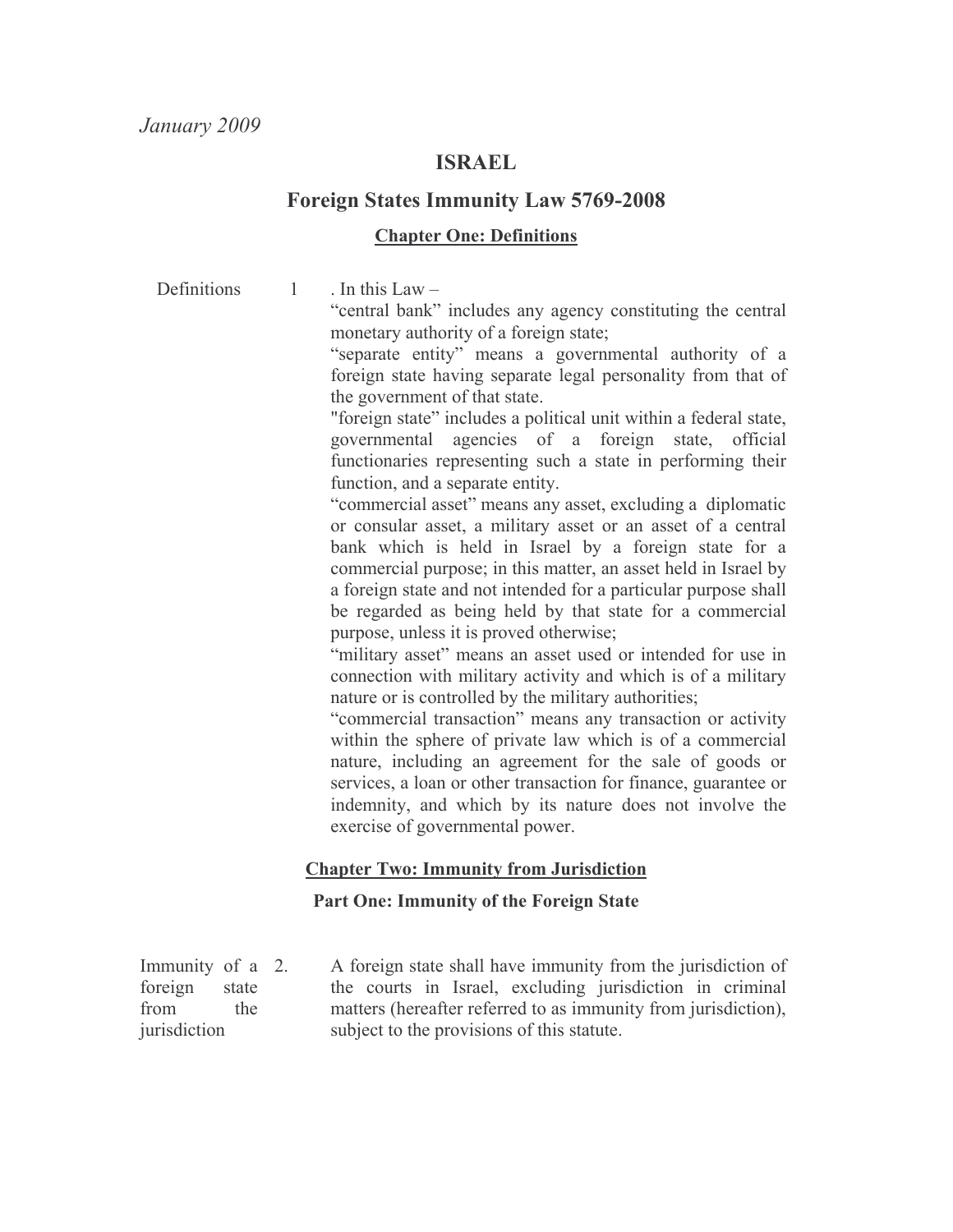# Part Two: Exceptions to Immunity

| Commercial<br>transactions      | 3 <sub>1</sub> | A foreign state shall not have immunity from jurisdiction<br>where the cause of action is a commercial transaction                                                                                                                                                                                                                                                                                                                                                                                                                                                                                                                                                                                                                                                                                                                                                                                                                                                                                                                                                                                                                                                                                                                                                                                                                                             |
|---------------------------------|----------------|----------------------------------------------------------------------------------------------------------------------------------------------------------------------------------------------------------------------------------------------------------------------------------------------------------------------------------------------------------------------------------------------------------------------------------------------------------------------------------------------------------------------------------------------------------------------------------------------------------------------------------------------------------------------------------------------------------------------------------------------------------------------------------------------------------------------------------------------------------------------------------------------------------------------------------------------------------------------------------------------------------------------------------------------------------------------------------------------------------------------------------------------------------------------------------------------------------------------------------------------------------------------------------------------------------------------------------------------------------------|
| of 4.<br>Contract<br>Employment |                | (a) A foreign state shall not have immunity from jurisdiction<br>in an action by an employee or by an applicant for<br>employment, where all the following conditions<br>are<br>fulfilled:<br>(1) the cause of action is within the exclusive<br>jurisdiction of a Regional Labour Court, under any<br>legal provision;<br>(2) the subject matter of the action is labour, all or a<br>part of which has been performed, or is to be<br>performed, in Israel<br>(3) when the cause of action arose, the employee or<br>applicant for employment was an Israeli citizen or<br>was habitually resident in Israel or in a region; in this<br>context the term "region" shall be as defined in the<br>Emergency Regulations (Extension of Validity)<br>(Judea and Samaria - Adjudication of Offences and<br>Legal Assistance) Law, 5728-1967.<br>(b) The provisions of this section shall not apply if the<br>employee or applicant for employment was, at the<br>commencement of the proceeding, a citizen of the foreign<br>state and was not resident in Israel.<br>(c) In an action by an employee or applicant for employment<br>where the conditions specified in this section are not<br>fulfilled, the foreign state shall not have immunity from<br>jurisdiction, even where the cause of action is a commercial<br>transaction as provided in section 3. |
| Actions in tort                 | 5.             | A foreign state shall not have immunity from jurisdiction in<br>an action in tort where personal injury or damage to tangible<br>property has occurred, provided the tort was committed in<br>Israel.                                                                                                                                                                                                                                                                                                                                                                                                                                                                                                                                                                                                                                                                                                                                                                                                                                                                                                                                                                                                                                                                                                                                                          |
| Property rights                 | 6.             | A foreign state shall not have immunity from jurisdiction in<br>an action or in proceedings as detailed below:<br>(1) an action concerning a right or other interest that<br>the foreign state has in immovable property situated in<br>Israel, an action concerning possession or use by a<br>foreign state of immovable property situated in Israel<br>or an action concerning the obligation of a foreign                                                                                                                                                                                                                                                                                                                                                                                                                                                                                                                                                                                                                                                                                                                                                                                                                                                                                                                                                   |

state deriving from such right, other interest or use;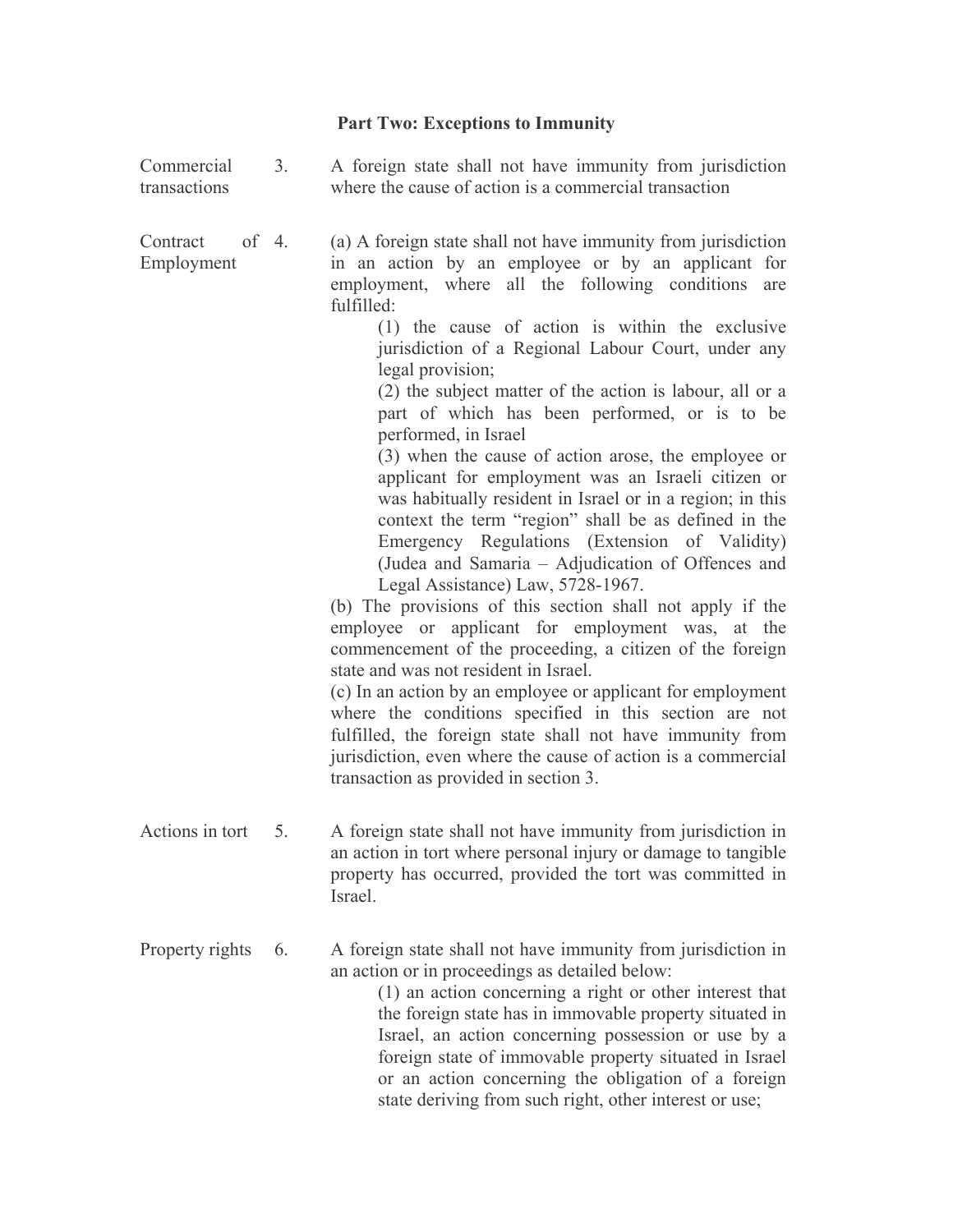(2) an action or proceedings concerning a right or other interest of the foreign state in assets situated in Israel to which it is entitled by way of succession, gift or as *bona vacantia*, or an action or proceedings concerning an obligation deriving from such right or other interest;

(3) proceedings concerning estates, property of under guardianship, persons proceedings for insolvency or administration of trusts;

Intellectual 7. A foreign state shall not have immunity from jurisdiction in an action in matters of intellectual property as defined in property section  $40(4)$  of the Courts Law {Consolidated Version}, 5744-1984, which concerns -

(1) the right of the foreign state in intellectual property; (2) allegation of a breach, in Israel, by the foreign state of a right in intellectual property;

Action against 8. (a) A foreign state shall not have immunity from jurisdiction a ship or cargo in an action against a ship which at the commencement of the proceeding was owned or operated by that foreign state, or in an action against a cargo of a ship, which cargo was owned by that foreign state at the commencement of the proceeding, provided that at the time the cause of action arose, the ship or the cargo, whichever is applicable, was being used for a commercial purpose.

(b) In this section, "ownership" of a ship or cargo includes possession, control or other proprietary connection of the foreign state to the ship or cargo.

#### **Part Three: Waiver of Immunity**

Waiver of  $9$ . (a) A foreign state shall not have immunity from jurisdiction where it has expressly waived such immunity in writing, or immunity by where it has waived it by written or oral notice to the court. agreement (b) A waiver under this section may be made generally or in respect of a particular matter, in advance or ex post factum, and may be limited by exceptions. (c) The head of a diplomatic mission of a foreign state in Israel or any person acting in such capacity, is authorized to waive the immunity under this section, in the name of the foreign state, and in respect of immunity in a proceeding originating in a contract to which the foreign state is a party, any person who has contracted in the name of the foreign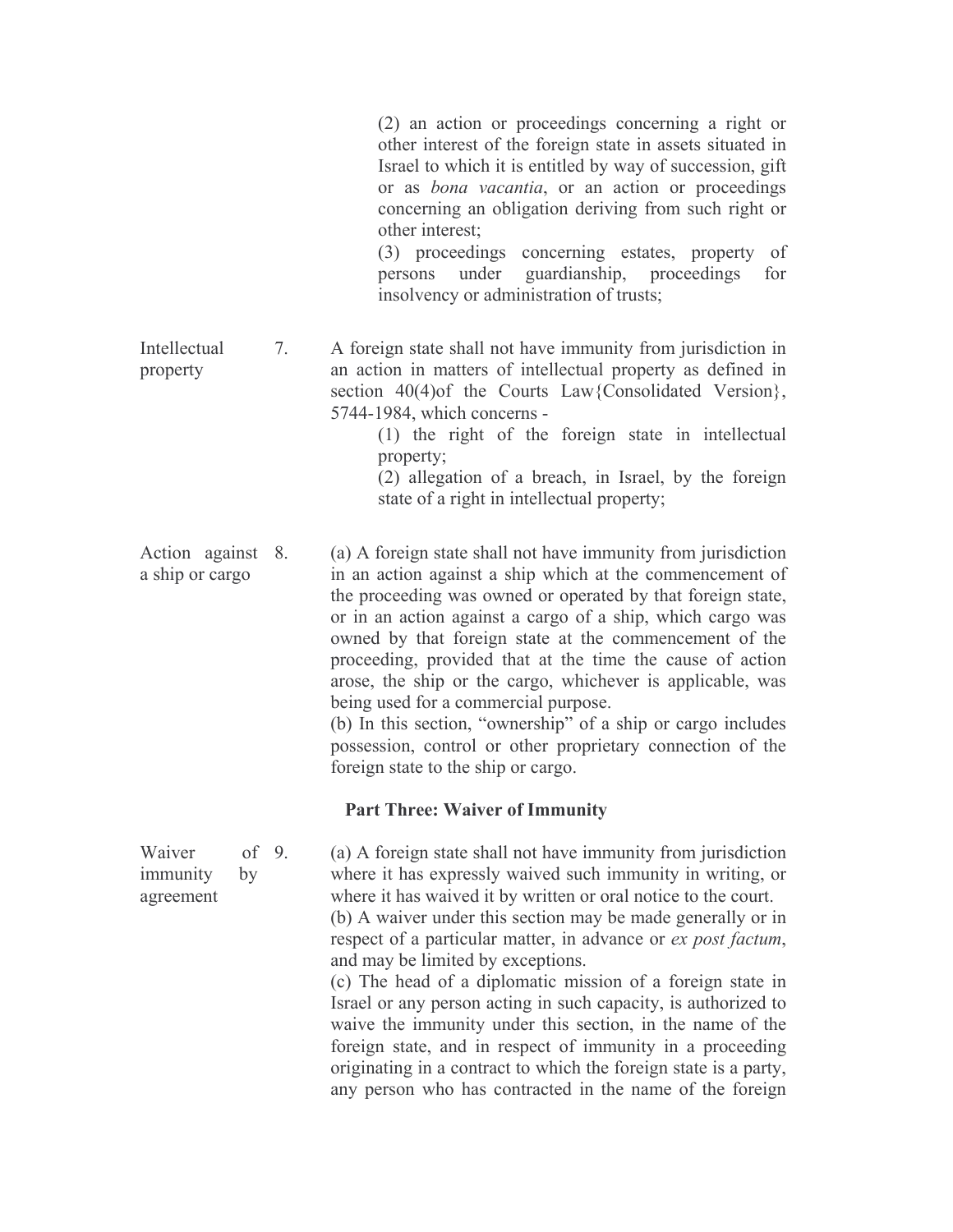state shall also be so authorized; the provisions of this subsection shall not derogate from an authority conferred on any other person to waive the immunity in the name of the foreign state. Waiver of  $10$ . (a) A foreign state shall not have immunity from jurisdiction immunity in a counterclaim or in third-party proceedings, where it was by way of conduct the foreign state that initiated the court proceeding or joined them, thereby becoming a party to the proceedings. (b) The provisions of sub-section (a) shall not apply to a foreign state which joined the proceeding in one of the following circumstances: (1) the foreign state pleads immunity from the jurisdiction; (2) the object of the foreign state in adhering to the proceeding is to put before the court submissions regarding a right or other interest it has in assets involved in the proceeding or regarding any other

> (c) In this section, "counterclaim" means a counterclaim in a civil action having the same subject-matter, or where they both arise from the same circumstances or where the relief sought in the counterclaim is not different from and does not exceed the relief sought in the original action.

right which may be affected by the proceeding.

Arbitration  $11.$ (a) Where a foreign state has agreed in writing to submit to arbitration a dispute which has arisen or is likely to arise in the future, the foreign state shall not have immunity from jurisdiction, in respect of court proceedings connected with the arbitration, unless it has been otherwise determined in the arbitration agreement.

(b) The provisions of this section shall not apply to an arbitration agreement between states to which the provisions of public international law apply, except such an agreement one of the parties to which is a separate entity, not being a central bank.

Time for  $12$ . (a) A foreign state shall raise a plea of immunity from raising plea of jurisdiction at the earliest opportunity, and no later than immunity when it first submits its case regarding the substance of the action.

(b) Where the foreign state has not raised a plea of immunity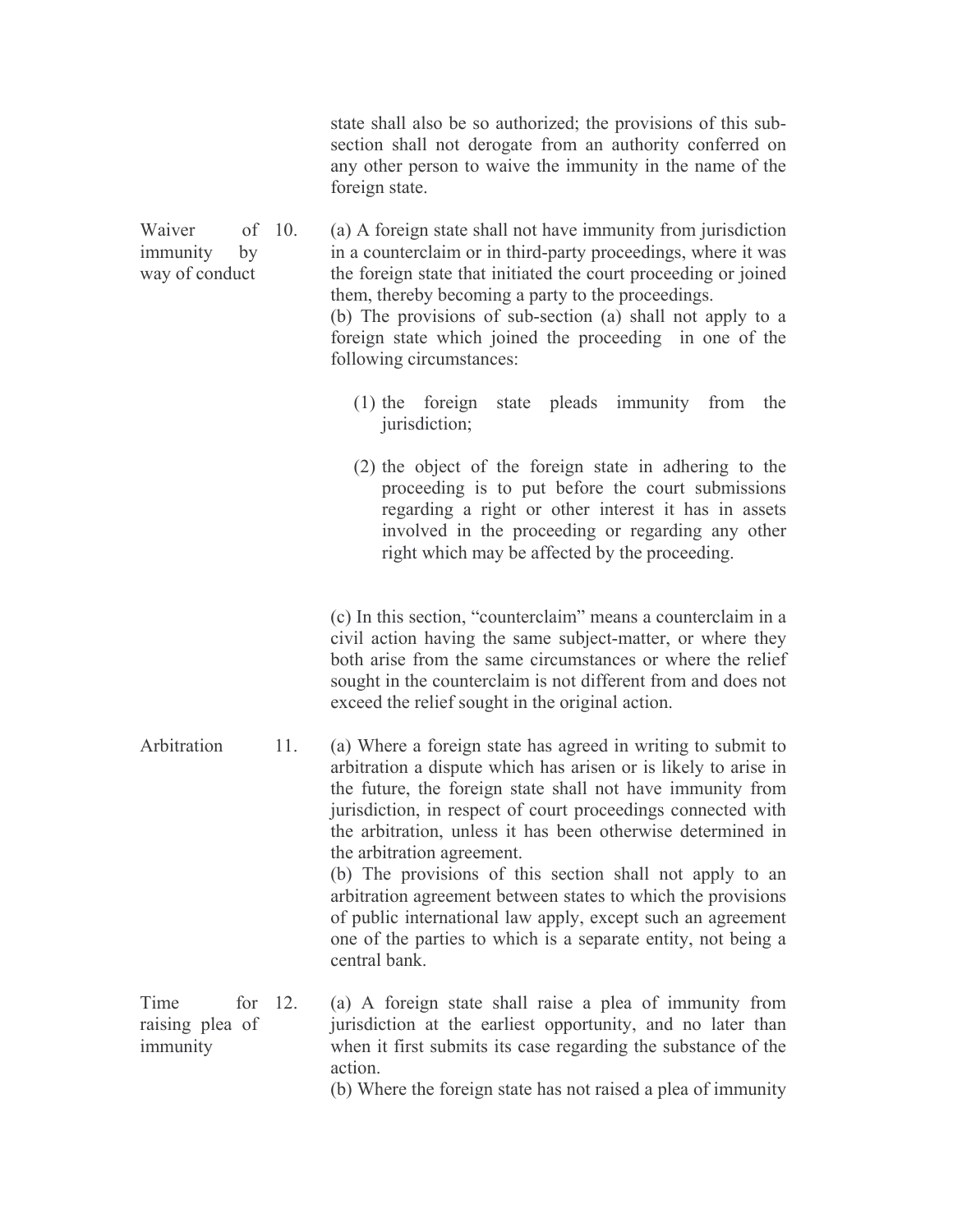from jurisdiction by the time limit specified in sub-section (a), it shall be regarded as having waived its immunity.

(c) Despite the provisions of sub-section (b), a foreign state shall not be regarded as having waived its immunity if it raised a plea of immunity immediately after the facts in respect of which it is entitled to immunity became known to it, and it did not know nor was it required to know those facts at the time specified in sub-section (a).

#### **Part Four: Procedure**

Service 13 (a) An action brought against a foreign state with the object of commencing legal proceedings against it or a judgment of documents given against it in default of defence shall be served, on a foreign through the Ministry of Foreign Affairs, on the Foreign state Office of the foreign state. (b) Court documents in a proceeding to which the foreign state is a party, not enumerated in sub-section (a), shall be served on that state through its attorney for that proceeding, but if this is not possible, they shall be served in the manner specified in sub-section (a). (c) The response of the foreign state to the action brought against it or to a judgment in default of defence given against it shall be filed within 60 days from the day they were served on it; the court may however extend that period. (d) This section shall not apply to service of documents on a separate entity. Judgment Where an action has been brought against a foreign state, in  $14$ default and that state has not submitted a defence in good time, the  $\alpha$ f

court shall only give judgment against it in default of defence defence if it is convinced that the foreign state does not have immunity from its jurisdiction under the provisions of this statute.

#### **Chapter Three: Immunity from Execution Proceedings**

Immunity of a 15. (a) The assets of a foreign state shall have immunity from proceedings for execution of a judgment or other decision of foreign state from execution a court in Israel. proceedings (b) No fine or prison sentence shall be imposed on a foreign state or on a person acting in its name for non-compliance with a judgment or other decision of a court in Israel given against that state. (c) The provisions of this section shall not apply to a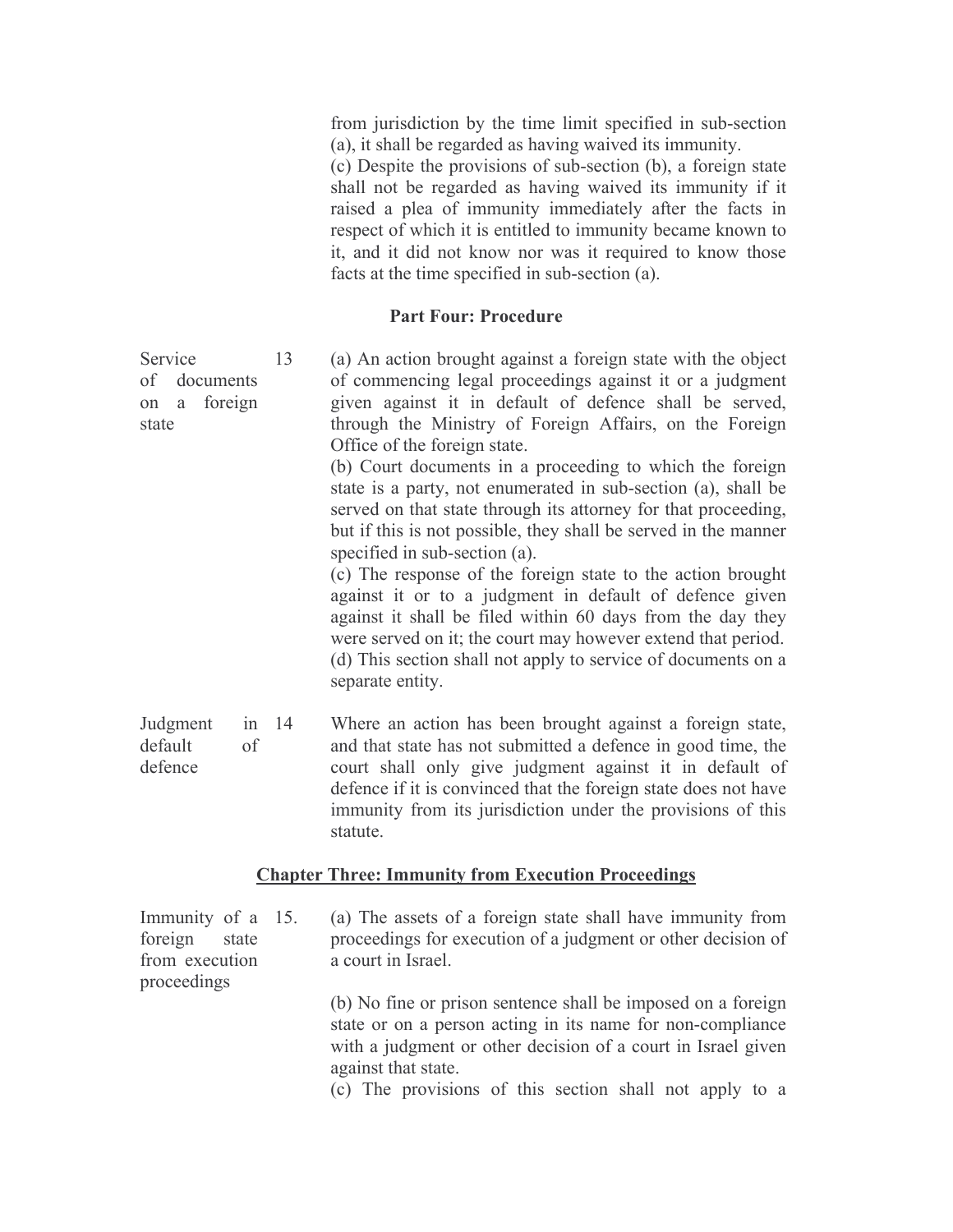|                                                              |  |          | judgment or other decision of a court in Israel in criminal<br>matters.                                                                                                                                                                                                                                                                                                                                                                                                                                                                                                                                                                                                                                                                                                                                                                                                                                                                         |  |
|--------------------------------------------------------------|--|----------|-------------------------------------------------------------------------------------------------------------------------------------------------------------------------------------------------------------------------------------------------------------------------------------------------------------------------------------------------------------------------------------------------------------------------------------------------------------------------------------------------------------------------------------------------------------------------------------------------------------------------------------------------------------------------------------------------------------------------------------------------------------------------------------------------------------------------------------------------------------------------------------------------------------------------------------------------|--|
| Proviso<br>immunity                                          |  | to $16.$ | Notwithstanding the provisions of section $15(a)$ , the assets<br>of a foreign state detailed below shall not benefit from<br>immunity under that section:<br>$(1)$ commercial assets;<br>(2) assets situated in Israel to which the foreign state<br>is entitled by way of succession, gift or as bona<br>vacantia;<br>(3) immovables situated in Israel.                                                                                                                                                                                                                                                                                                                                                                                                                                                                                                                                                                                      |  |
| Waiver<br>immunity                                           |  | of 17.   | (a) Assets of a foreign state shall not benefit from immunity<br>under section 15 if the foreign state has expressly waived<br>such immunity in writing, or by written or oral notice to the                                                                                                                                                                                                                                                                                                                                                                                                                                                                                                                                                                                                                                                                                                                                                    |  |
|                                                              |  |          | court.<br>(b) A waiver under this section may be made generally or in<br>respect of a specific matter, in advance or ex post factum,<br>and may be limited by exceptions, provided that waiver in<br>respect of a diplomatic or consular asset or an asset of a<br>central bank shall be made expressly.<br>(c) A waiver by a foreign state of its immunity from the<br>jurisdiction given under sections 9 or 10 shall not be<br>considered a waiver under this section.<br>(d) Waiver under this section shall not apply to a military<br>asset.<br>(e) The head of a diplomatic mission of a foreign state in<br>Israel or any person acting in such capacity, shall be<br>authorized to waive the immunity under this section, in the<br>name of the foreign state; the provisions of this sub-section<br>shall not derogate from the authority conferred on any other<br>person to waive the immunity in the name of the foreign<br>state. |  |
| Execution<br>against<br>assets<br>of a<br>separate<br>entity |  | 18.      | Notwithstanding the provisions of section $15(a)$ , the assets<br>of a separate entity, excluding a central bank, shall not have<br>immunity from execution of a judgment or other decision<br>rendered by a court in Israel, except where the jurisdiction of<br>the court originates in waiver of the jurisdiction, given under<br>sections 9 or 10.                                                                                                                                                                                                                                                                                                                                                                                                                                                                                                                                                                                          |  |
| <b>Chapter Four: Miscellaneous Provisions</b>                |  |          |                                                                                                                                                                                                                                                                                                                                                                                                                                                                                                                                                                                                                                                                                                                                                                                                                                                                                                                                                 |  |
| Notice<br>to the                                             |  | 19.      | (a) Where a foreign state raises a plea of immunity under                                                                                                                                                                                                                                                                                                                                                                                                                                                                                                                                                                                                                                                                                                                                                                                                                                                                                       |  |

Attorney<br>General this statute, it shall give notice thereof to the Attorney General.